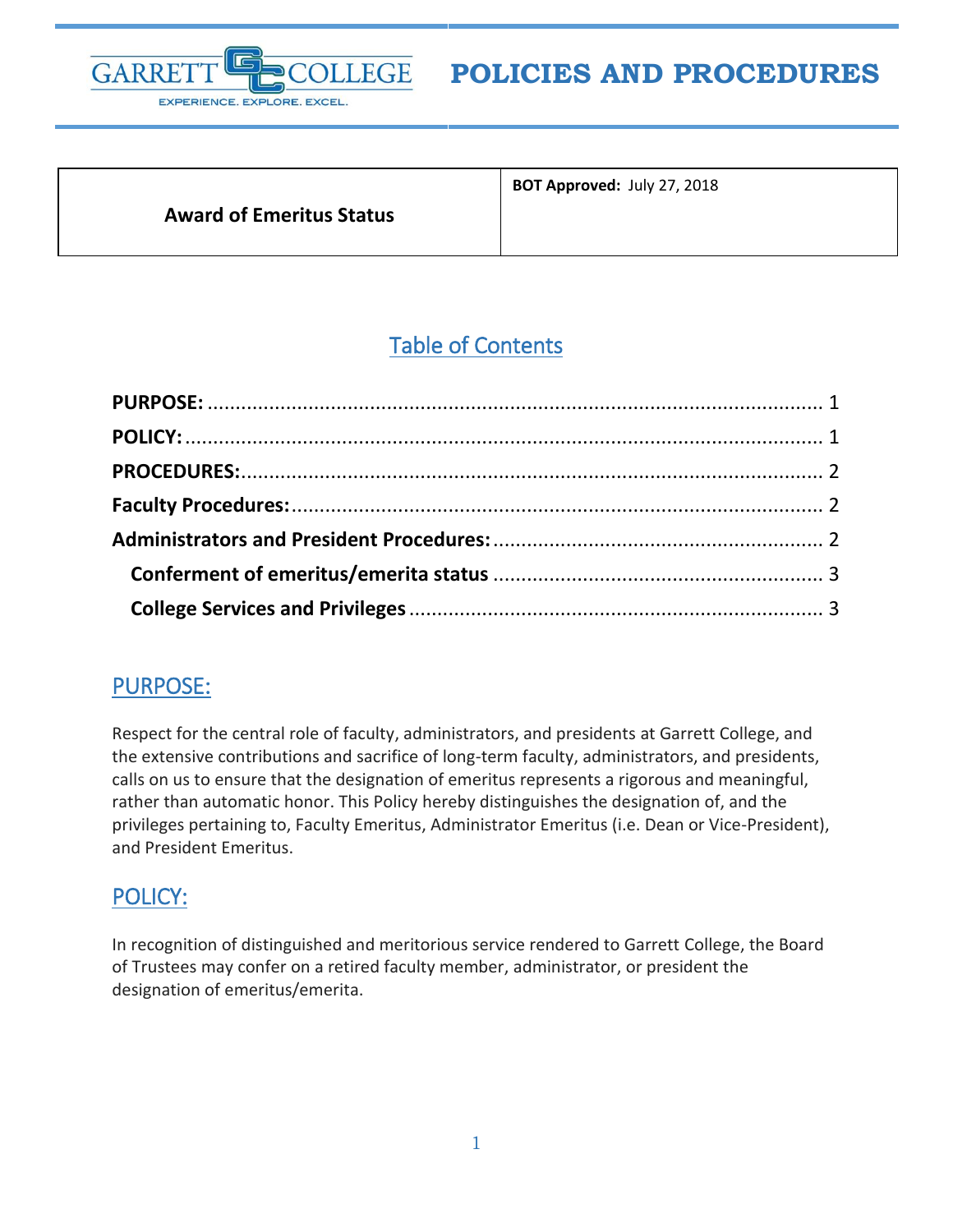

## <span id="page-1-0"></span>PROCEDURES:

<span id="page-1-1"></span>**Faculty Procedures**: A full-time faculty member who has achieved Professor rank and has served Garrett College with distinction for 20 years or longer may be awarded the title of Emeritus\Emerita upon retirement. These individuals will be granted the rights and privileges listed below in recognition of their honored role at Garett College. Emeritus/emerita status is an honor available to eligible retired faculty but not automatically conferred. Requests to be accorded the rank of emeritus shall undergo a review process with the expectation that not all applications will be approved. Confidentiality shall be maintained at all levels of the process.

Nominations for emeritus status may be initiated two years following the retirement of the Professor. The title "posthumous emeritus" may also be awarded to faculty who die before retiring.

Nominations for emeritus status may be made by a current faculty member who is familiar with the nominee's professional contributions, a department head, or the Chief Academic Officer, to Faculty Senate. The nominee for emeritus status must have demonstrated effective teaching, and must have made a significant contribution while at the college. A nomination letter addressing how the nominee qualifies for emeritus status will be submitted to Faculty Senate. Evidence such as publications, awards and acknowledgement of outstanding service may be also submitted. A majority vote of Faculty Senate will forward the name to the Dean of Academic Affairs and to the President for approval. The name of the nominee will then be submitted to the Board of Trustees for approval.

<span id="page-1-2"></span>**Administrators and President Procedures:** Nominations for emeritus status may be initiated two years following the retirement of the administrator or president. The title "posthumous emeritus" may also be awarded to administrators or presidents who die before retiring.

Nominations for emeritus status may be made by any individual or group who is familiar with the nominee's professional contributions. The nominee for emeritus status must have demonstrated effective leadership and must have made a significant contribution while at the college. A nomination letter addressing how the nominee qualifies for emeritus status will be submitted to the Executive Council. A majority vote of the Executive Council will forward the name to the College Council, and a majority vote of the College Council will forward the name to the President for approval. The name of the nominee will then be submitted to the Board of Trustees for final approval.